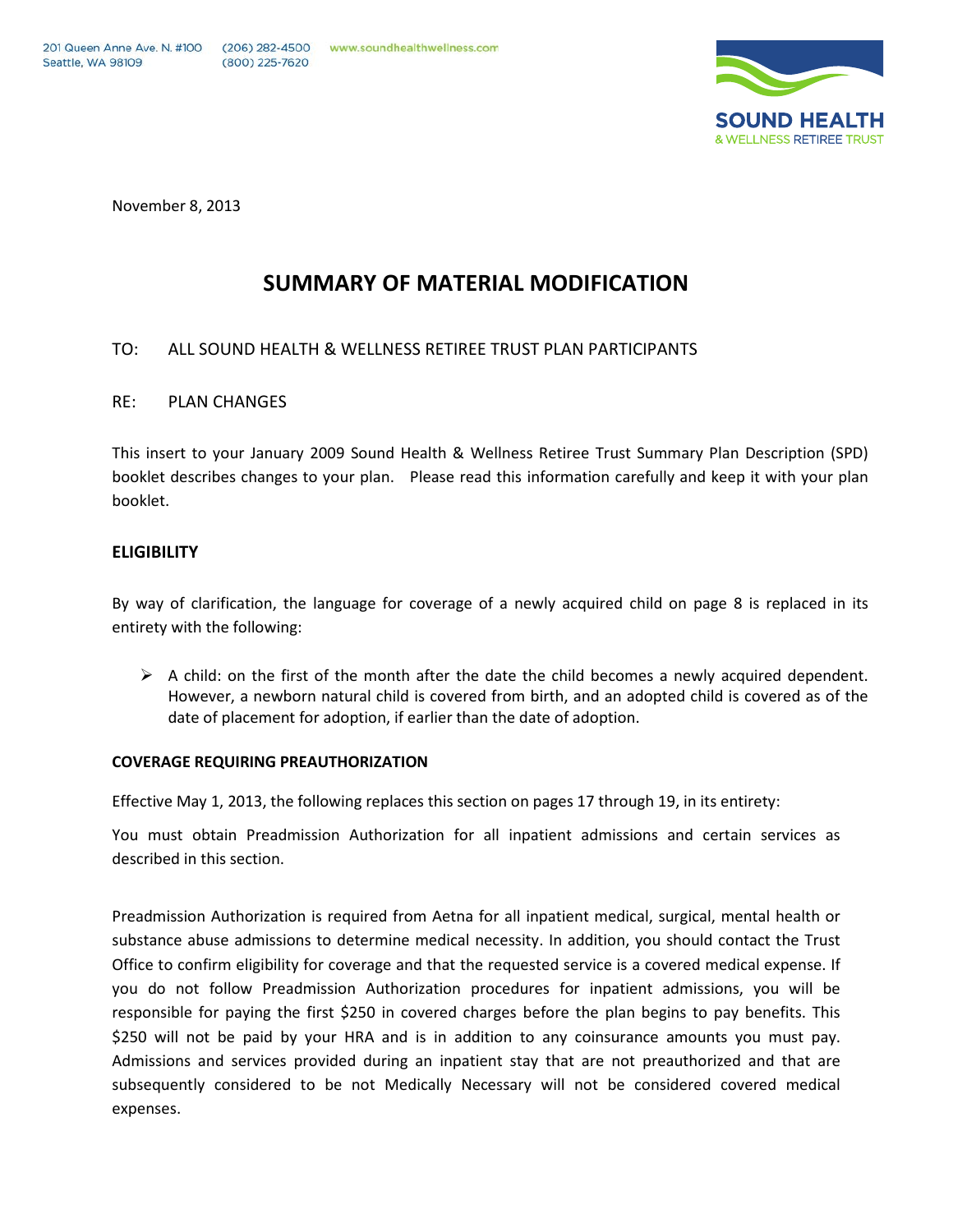## **Inpatient Admissions and Surgical Services**

The plan requires that you obtain Preadmission Authorization at least 72 hours in advance whenever your physician recommends a non-emergency elective inpatient hospital stay of 23 hours or more at a hospital, licensed treatment facility, or skilled nursing facility. Please call Aetna at (888) 632-3862, option 3 to have your stay and any procedures preauthorized for benefits. Assuming that the proposed procedure/stay is a covered expense under the plan, you or your Physician will be asked to provide necessary information to establish the Medical Necessity for your proposed elective hospital stay and all associated treatment and services. Preauthorization Requests found to be not Medically Necessary may be subject to referral for an Independent Medical Evaluation (IME) by an appropriately credentialed treating Physician of the Trust's choosing in order to determine Medical Necessity and/or appropriateness. If an IME is performed and the IME Physician concludes that the admission and related services are Medically Necessary then coverage will be provided at the benefit level specified under the plan. Should the IME Physician conclude that the requested services are not Medically Necessary but agrees that an alternative treatment or level of care is appropriate, then coverage for that alternative treatment or level of care will be provided at the benefit level specified in the plan. If the IME Physician concurs with the original preauthorization determination that the services are not Medically Necessary, you will be advised that the services will not be considered covered expenses by the plan. Should you or a covered dependent choose not to undergo an IME, all expenses incurred in conjunction with an elective stay or procedure will not be considered covered medical expenses by the plan.

## **Surgical Services**

The plan requires you to obtain preauthorization from Aetna before any of the following services are performed, whether inpatient or outpatient:

- $\triangleright$  Breast reduction surgery
- $\triangleright$  Eyelid surgery, such as blepharoplasty
- $\triangleright$  Organ transplants (see page 34)
- $\triangleright$  Reconstructive and/or cosmetic surgery
- $\triangleright$  Removal of breast implants
- $\triangleright$  Stereotactic radiosurgeries (Gamma knife)
- $\triangleright$  Surgical interventions for sleep apnea
- $\triangleright$  Unproven, investigational or experimental services (unless specifically and completely excluded)
- $\triangleright$  Varicose vein surgery/sclerotherapy
- $\triangleright$  Weight loss surgery (see page 35)

### **Other Services**

The following services also require preauthorization by Aetna unless otherwise noted:

- Growth hormones (preauthorization by WellDyneRx/US Specialty Care)
- $\triangleright$  Home healthcare (see page 21)
- $\triangleright$  Home infusion
- $\triangleright$  Hospice care (see page 22)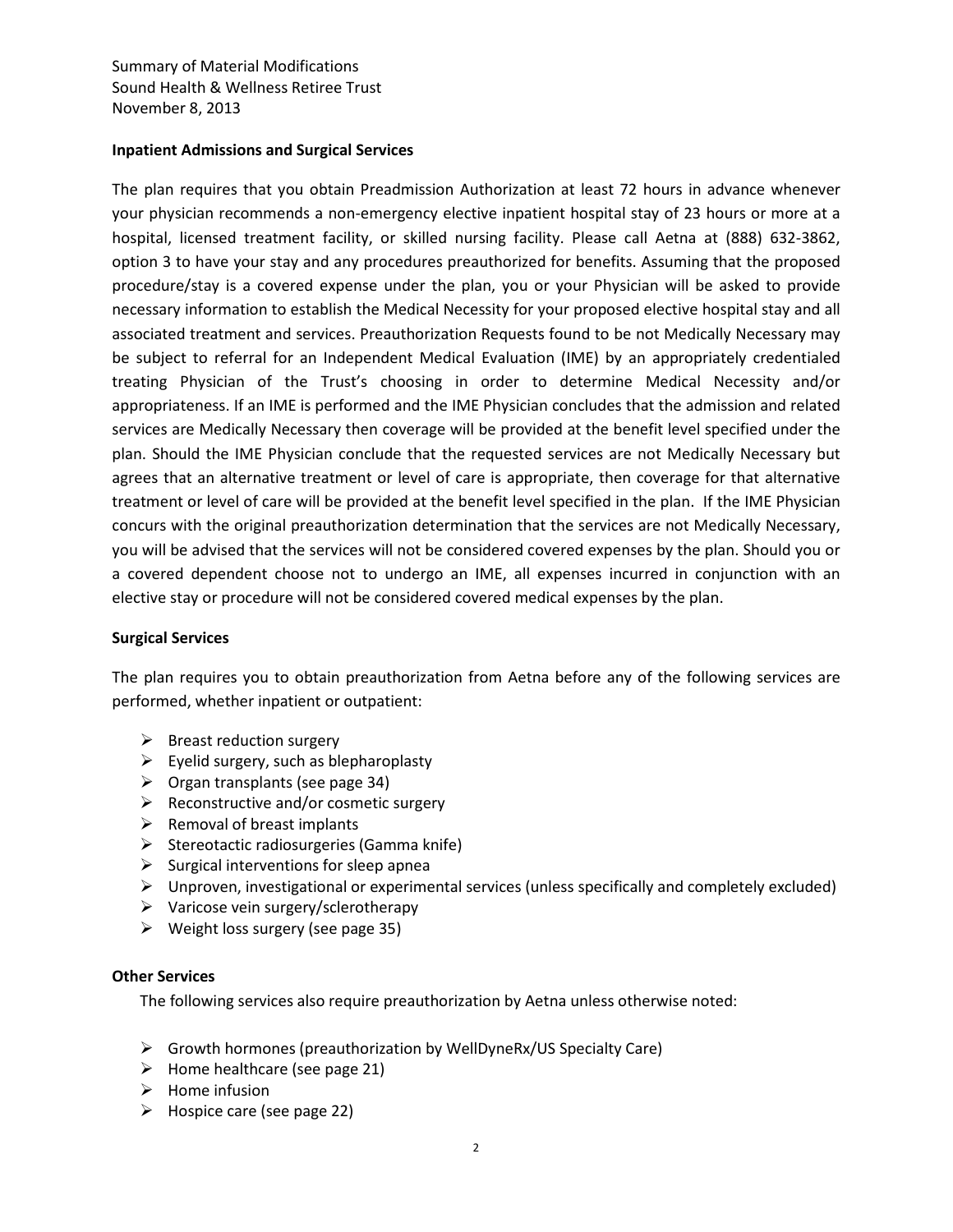- $\triangleright$  Medical equipment and prostheses if the purchase price exceeds \$2,000 or the monthly rental fee exceeds \$500 (see page 26)
- $\triangleright$  Orthognathic surgery
- $\triangleright$  PET scans
- $\triangleright$  Rehabilitation services inpatient
- $\triangleright$  Rehabilitation services outpatient

# **Dental Treatment**

Effective July 1, 2013, the following replaces this section on page 19 in its entirety:

Accidental injuries to natural teeth and treatment of a fractured jaw are covered. Benefits under the medical plan will not be considered until dental plan benefits are exhausted.

## **Mastectomy**

Effective June 1, 2013, the existing language "The plan does not provide benefits for prophylactic mastectomies" on page  $41$  is deleted and replaced with the following:

"The Plan does not provide benefits for prophylactic mastectomies except as may be required under the Women's Health and Cancer Rights Act and for covered women who are determined by the Trust to be at an extraordinarily high risk of developing difficult to treat breast cancer, in accordance with the Trust's current Prophylactic Mastectomy & BRCA Testing Policy ("Policy"). No benefits will be provided for prophylactic mastectomies for indications not specifically provided for under the Policy. Preauthorization from the Trust is required for any prophylactic mastectomy. You may find the current Policy at [www.soundhealthwellness.com](http://www.soundhealthwellness.com/) under forms and documents or you may contact the Trust Office for a copy."

The current Prophylactic Mastectomy & BRCA Testing Policy ("Policy") is:

This Prophylactic Mastectomy & BRCA Testing Policy (the "Policy") sets forth the circumstances under which the Sound Health & Wellness Trust ("Trust") will determine that a covered woman is at an extraordinarily high risk of developing difficult to treat breast cancer, for purpose of eligibility for a prophylactic mastectomy. The plan does not provide benefits for prophylactic mastectomies except as may be required under the Women's Health and Cancer Rights Act and for covered women the Trust determines to be at an extraordinarily high risk. The plan requires a covered woman to receive preauthorization from the Trust for a prophylactic mastectomy.

A covered woman with one or more of the following conditions will be considered by the Trust as having extraordinarily high risk of developing difficult to treat breast cancer, provided the woman submits sufficient information or evidence satisfactory to the Trust to establish the existence of the condition(s):

• Possess the BRCA1 or BRCA2 mutations, as confirmed by appropriate testing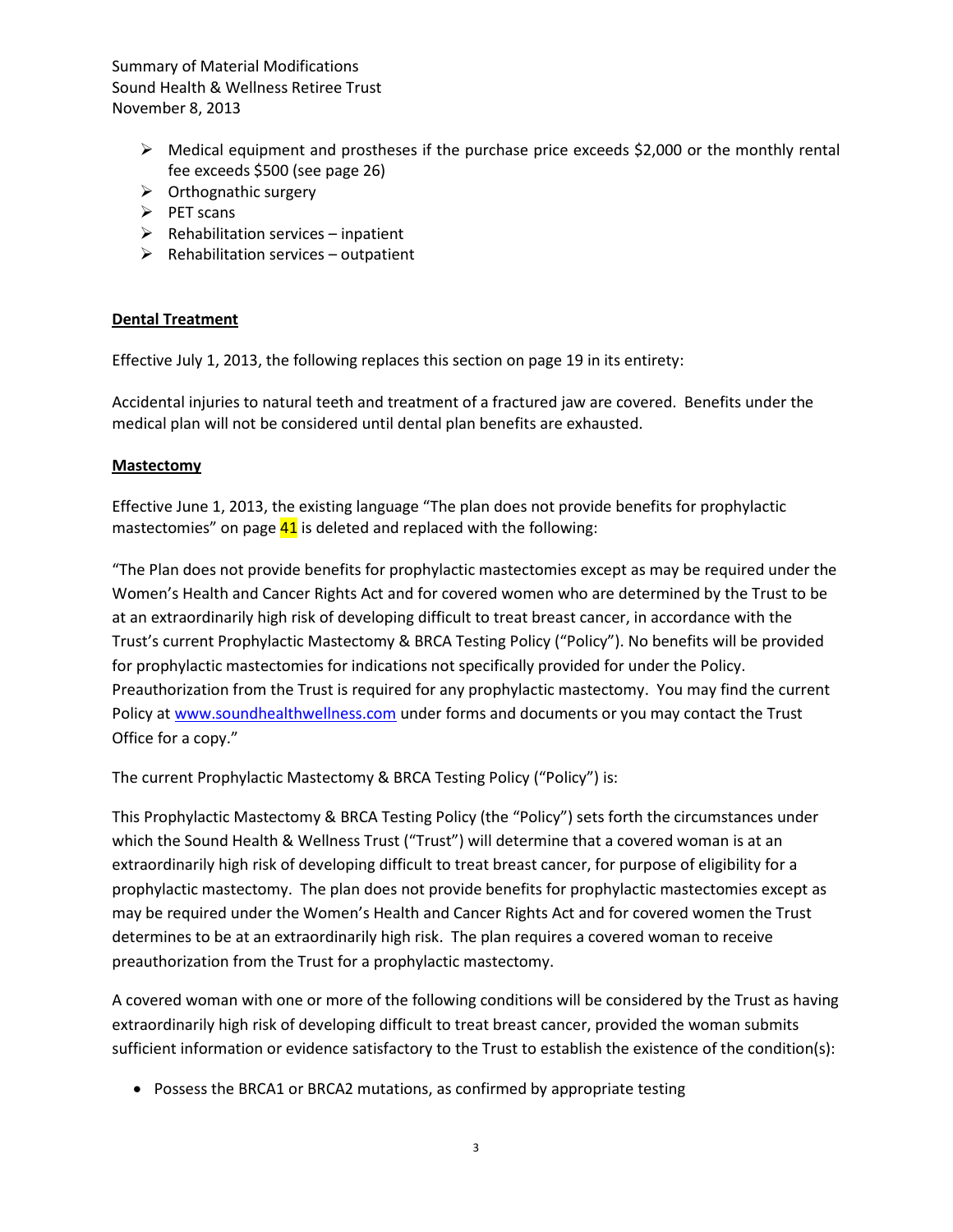- Have a documented past history of radiation therapy treatments to the chest for Hodgkin's or other similar diseases between ages of 10 and 30 years
- Have documented evidence of genetic mutations in the TP53 or PTEN genes
- Have 2 or more first degree blood relatives (mother, sister, grandmother, daughter) on the same side of the family with a history of breast cancer or a combination of breast and ovarian cancer, without regard to genetic testing results
- Have a documented family history of one BRCA negative first degree relative with multiple primary or bilateral breast cancers
- Be diagnosed with breast cancer at 45 years of age or younger
- Have multiple primary or bilateral breast cancers

BRCA testing is covered in women who have a personal history of:

- Breast Cancer with an onset on or before the age of 45 or a personal history of breast cancer after the age of 45 with additional risk factors for developing a second primary breast cancer or ovarian cancer
- Ovarian Cancer
- A family history that would markedly increase the risk of developing breast and/or ovarian cancer and has received appropriate pre-test counseling to determine that the test results will influence ongoing screening and or treatment.

With respect to any genetic information, the Trust will request only the minimum amount of information necessary for the purpose of determining eligibility for coverage of a prophylactic mastectomy, in accordance with the Genetic Information Nondiscrimination Act of 2008 ("GINA").

## **Genetic Testing**

Plan exclusion "Genetic testing except when there are medically documented symptoms or signs presented indicating a possible disease presence and genetic testing is needed to identify the disease in order for the attending physician to prescribe appropriate treatment."  $\#22$  on page 52 is deleted in its entirety and replaced with the following genetic testing benefit:

Genetic testing for the purposes of screening for the presence of occult disease, for the purposes of risk stratification for the development of clinically absent or unapparent disease, for the evaluation of possible prophylactic surgical treatment or any other purpose with the exception of the following:

- Governmentally mandated neonatal testing and testing performed in association with amniocentesis and other covered related or equivalent procedures
- Testing where a definitive diagnosis of breast cancer or other hematologic or oncologic diagnosis has been made to determine the medical appropriateness of therapy subject to all medical necessity, investigational/experimental, and all other relevant provisions of the Plan
- Testing of individuals with a high probability of possessing a BRCA mutation (as defined in the Trust's current Prophylactic Mastectomy and BRCA Testing Policy) and who have undergone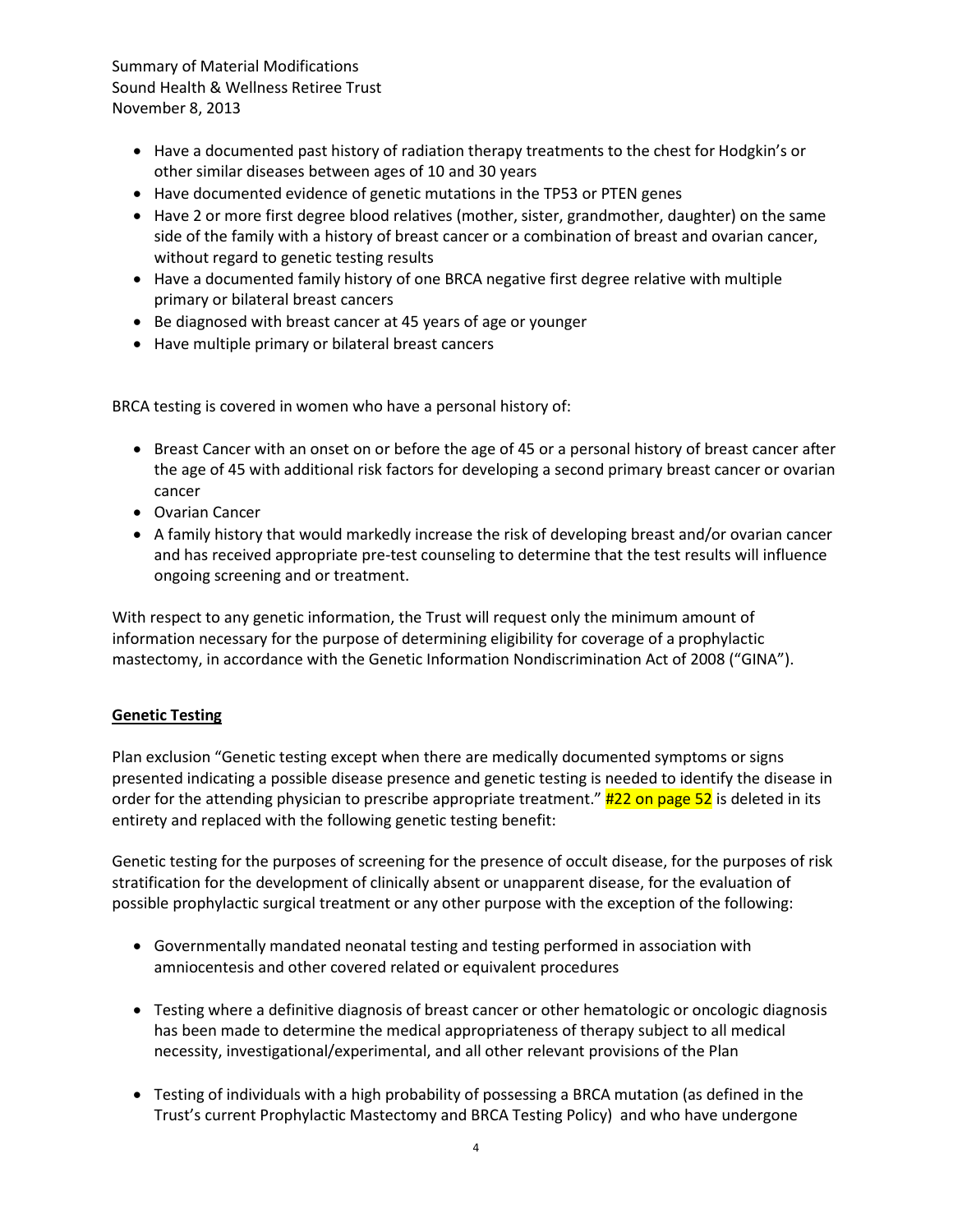> appropriate pre-testing evaluation and counseling, and where it has been determined that the results of testing will definitively determine future treatment or modify ongoing surveillance and treatment of the participant.

## **Nutritional Counseling**

Effective October 1, 2011 the following new benefit is added:

## Nutritional Counseling

Medically Necessary nutritional counseling (up to four visits annually) provided by a registered dietician or comparably credentialed professional (e.g. Commission on Dietetic Registration) when ordered by the patient's treating Physician as part of a comprehensive treatment plan for patients with a known history of diabetes, renal failure, hepatic insufficiency, genetic metabolic disorder requiring dietary modifications or morbid obesity when provided as part of a Trust approved Bariatric Management Program.

## **SUBROGATION (RIGHT OF RECOVERY)**

Effective November 2, 2012, the Subrogation (Right of Recovery) language on pages 41 and 42 is replaced in its entirety with the following:

### RIGHT TO REIMBURSEMENT

The plan does not provide benefits for services or supplies to the extent that benefits are payable for such services or supplies under any motor vehicle medical, motor vehicle no-fault, uninsured motorist, under-insured motorist, personal injury protection (PIP), commercial liability, homeowner's policy or other similar type of coverage (collectively referred to as the "third party").

If the covered person requests benefits for services or supplies for an illness or injury for which there is an actual or potential right of recovery against a third party, the plan will advance the requested benefits subject to the following conditions:

- 1. By accepting or claiming benefits, the covered person agrees that the Plan is entitled to reimbursement from any judgment, direct payment, settlement, disputed claim settlement or any other recovery, up to the full amount of all benefits provided by the plan. However, in no event shall the plan's reimbursement exceed the gross amount of your recovery.
- 2. If the covered person complies with the terms of the plan and the agreement to reimburse the plan, the plan will reduce its reimbursement amount by a reasonable share of attorney fees and a pro rata share of the costs. If the plan has to bring a lawsuit to enforce this reimbursement provision, the plan shall not reduce its reimbursement amount for reasonable attorney fees and a pro rata share of costs.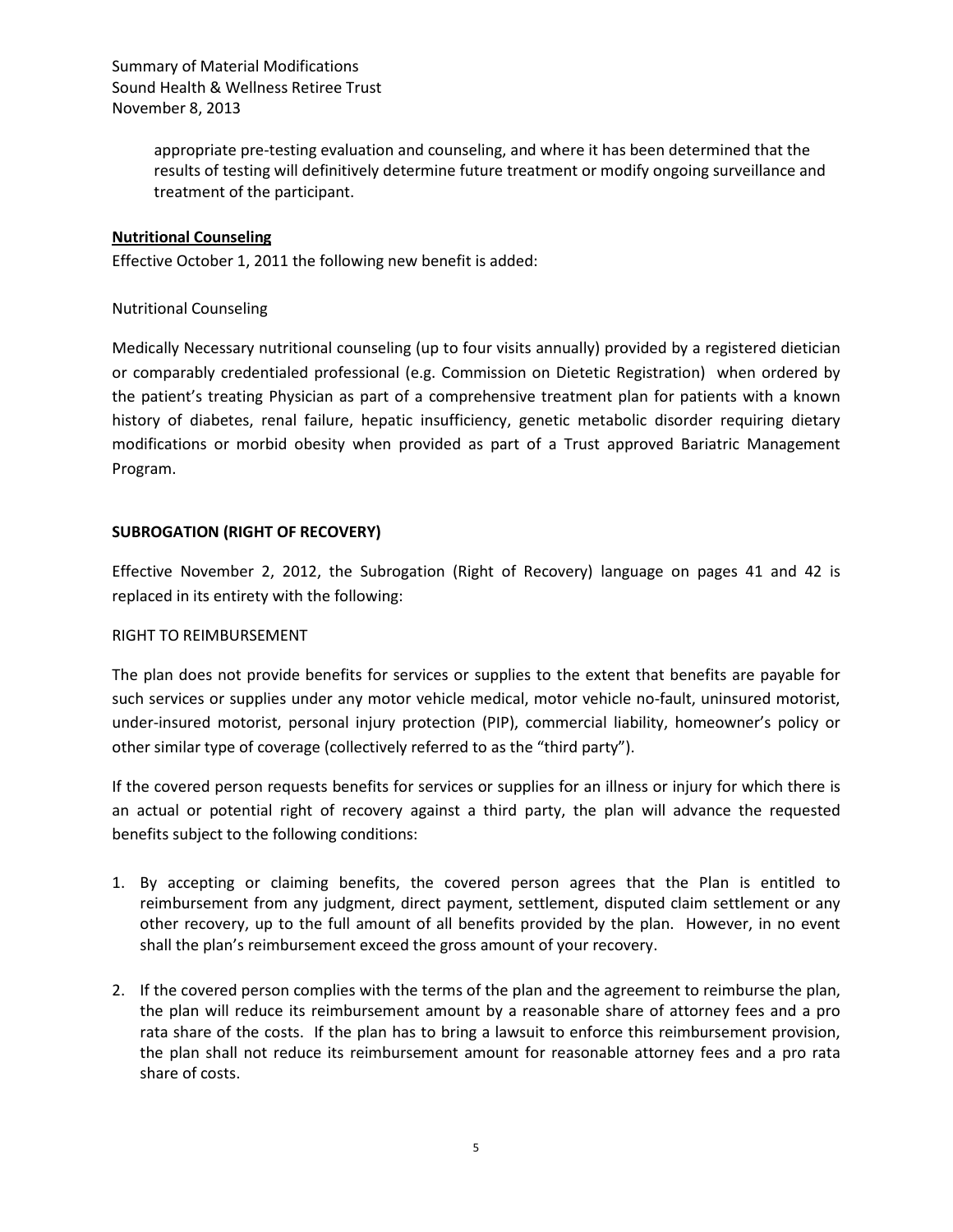- 3. The plan is entitled to reimbursement regardless of whether the covered person is made whole by the recovery, and regardless of the characterization or apportionment of the recovery. The plan shall be entitled to first dollar priority from the covered person's recovery after payment of your attorney fees and costs, to the extent applicable.
- 4. Before the plan will provide benefits, the plan requires the covered person and the covered person's attorney or personal representative to sign an agreement acknowledging the obligation to reimburse the plan from the proceeds of any recovery. The plan requires the covered person to execute and deliver instruments and papers and do whatever else is necessary to secure the plan's right of reimbursement (including an assignment of rights).
- 5. The covered person has an affirmative obligation to notify the plan in the event the covered person requests or has requested benefits for services or supplies for an illness or injury for which there is a right of recovery against a third party. This obligation arises on the earlier of the date the covered person makes a formal or informal claim against the third party or investigates whether to make a formal or informal claim against the third party. In the event the plan pays benefits prior to learning or discovering the covered person's third-party claim, such benefits shall treated as overpaid benefits until the plan receives a signed agreement from the covered person and the covered person's attorney or personal representative acknowledging the obligation to reimburse the plan from the proceeds of any potential recovery. The plan reserves the right to recoup any overpaid benefits by offsetting future benefits otherwise payable to the covered person or the covered person's family members, or by recovering the benefits from a source to which benefits were paid.
- 6. The covered person must do nothing to prejudice the plan's right of reimbursement.
- 7. When any recovery is obtained, an amount sufficient to satisfy the plan's reimbursement amount must be paid into an escrow or trust account and held there until the plan's claim is resolved by mutual agreement, arbitration or court order. If the funds necessary to satisfy the plan's reimbursement claim are not placed in an escrow or trust account, the covered person or any failing party will be personally liable for any loss the plan may suffer as a result.
- 8. The plan may cease providing benefits if there is a reasonable basis for concluding the covered person will not honor the terms of the plan or the agreement to reimburse, or the Trustees of the plan modify the plan provisions relating to reimbursement rights.
- 9. The plan shall have a constructive trust, lien and/or an equitable lien by agreement in favor of the plan on any overpaid or advanced benefits received by the participant, dependent, or a representative of the participant or dependent (including an attorney) that is due to the plan, and any such amount shall be deemed to be held in trust by the participant or dependent for the benefit of the plan until paid to the plan. By accepting benefits from the plan, the participant and dependent consent and agree that a constructive trust, lien, and/or equitable lien by agreement in favor of the plan exists with regard to any overpayment or advancement of benefits, and in accordance with that constructive trust, lien, and/or equitable lien by agreement, the participant and dependent agree to cooperate with the plan in reimbursing it for all of its costs and expenses related to the collection of those benefits